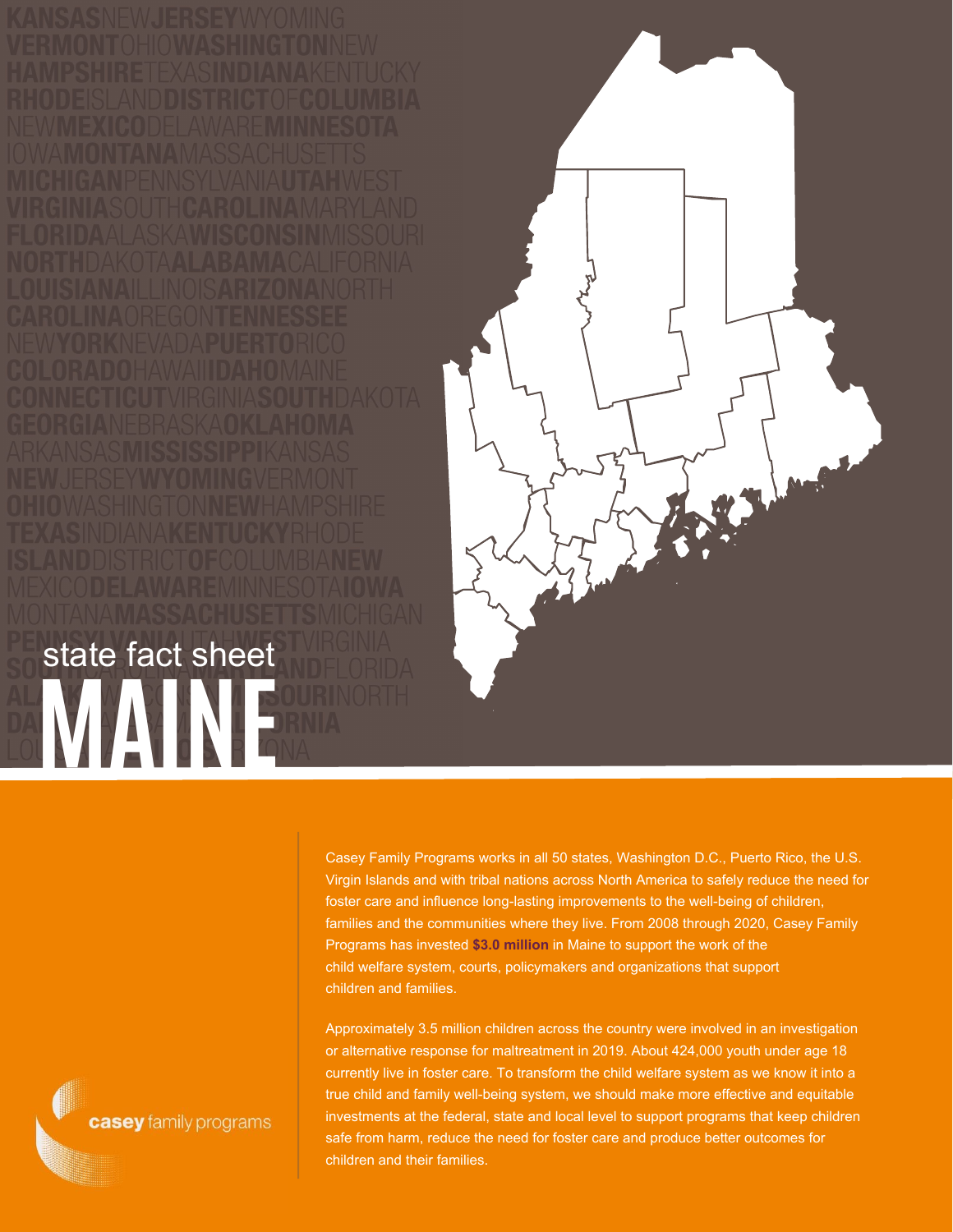We talk about a "foster care system," but the goal is to create a child and family well-being system that prevents abuse and neglect and helps every child grow up safely in his or her own family whenever possible. Rather than waiting for maltreatment to occur, we can improve the safety of children who have come to the attention of child protective services by helping their families with evidence-based and promising practices.

Across Maine in 2019, approximately:



Most states currently are limited to using the bulk of the \$9.8 billion in dedicated federal child welfare funding only for services related to foster care. The Family First Prevention Services Act of 2018 and the Family First Transition Act of 2019 provide states with the historic opportunity to invest federal funding to support preventive services, including substance abuse, mental health and parental skill training, so more children can remain safely at home. States and tribes now have access to new federal prevention resources to help keep children safe from harm in the first place by helping strengthen their families.

How federal child welfare funding is currently aligned in Maine\*:

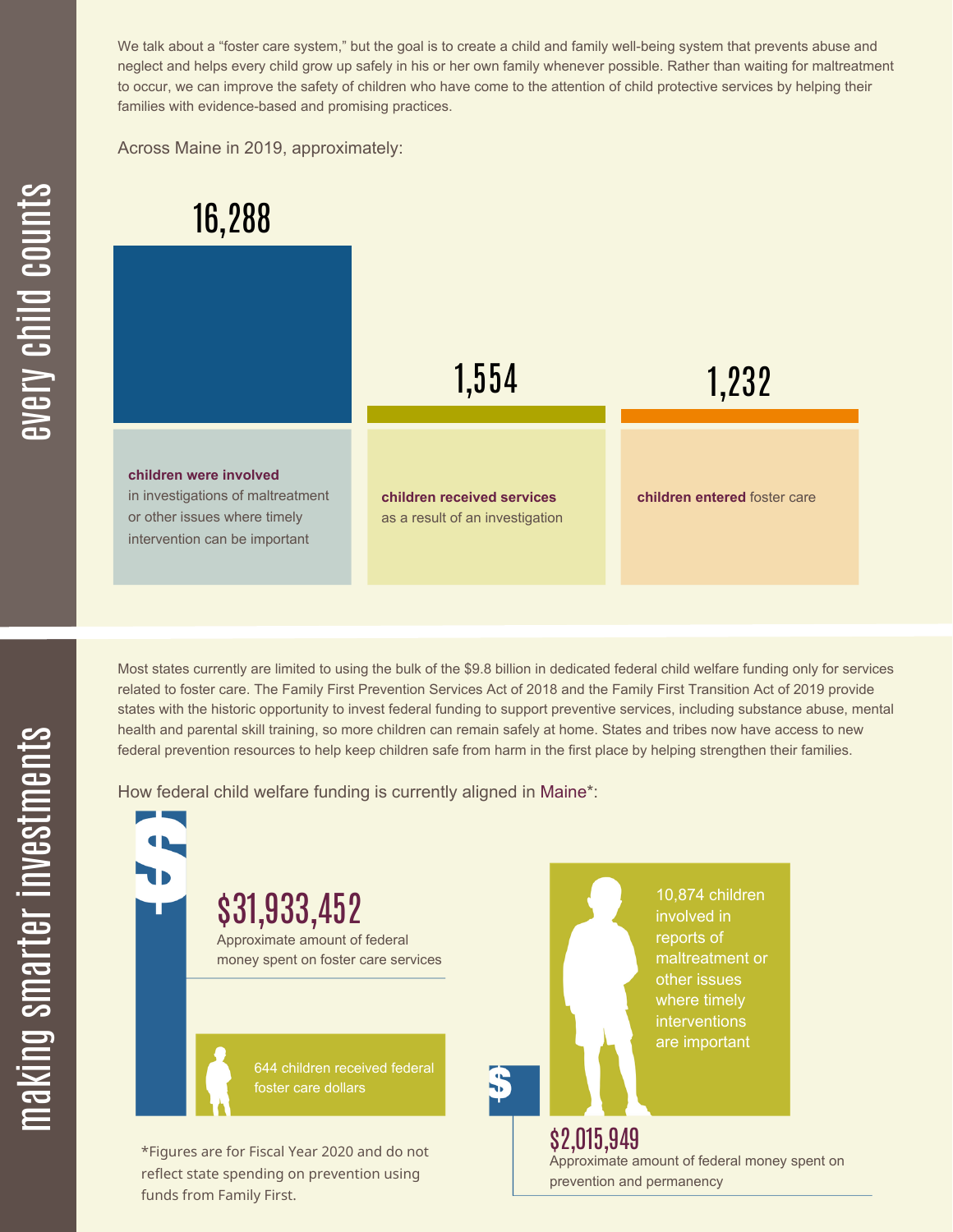$\overline{\phantom{1}}$  $\overline{\mathbf \Theta}$  $\overline{\mathbf{C}}$ <u>pin</u>  $\overline{\mathbf{C}}$  $\overline{\mathbf{C}}$  $\equiv$  $\overline{\mathbf{c}}$  $\overline{\phantom{0}}$  $\boldsymbol{\mathcal{O}}$ a  $\overrightarrow{\mathbf{e}}$ 

Safety and effective response go hand in hand. Most children enter foster care due to neglect and other reasons — not because of physical or sexual abuse. In Maine, providing targeted and effective interventions as soon as possible, including by accessing new federal resources provided under the Family First Prevention Services Act and the Family First Transition Act, can safely allow children to remain with their families and thrive.

92% of

**Maine** 

do not

children in

experience

occurrence of

maltreatment

a repeat

within six

months

## Reasons children in Maine enter foster care:

| <b>18%</b>                                                                                 | 82%                |
|--------------------------------------------------------------------------------------------|--------------------|
| <b>ABUSE</b>                                                                               | NEGLECT AND OTHER* |
| Children under age 18 living in foster care in Maine:<br>(as of September 30 of each year) |                    |



\*"Other" includes parental substance abuse, child substance abuse, child disability, child behavior problems, parent death, parent incarceration, caretaker inability to cope, relinquishment or inadequate housing.

What happens to children who end up in foster care? Most are safely reunited with their own family or extended family. A significant number are adopted. Under the Family First Prevention Services Act, communities can more easily invest in helping more children to grow up in safe, stable families by providing appropriate and timely services prior to the need for removal, or after they return home or have been adopted.

Among children in Maine who exited foster care in 2019:



Numbers may not equal 100% due to rounding. \*"Other" includes transferred to another agency, ran away or died.

 $\overline{\mathbf{C}}$  $\overline{\mathsf{Z}}$  $\overline{\mathbf{C}}$  $\equiv$  $\blacksquare$ e  $\boldsymbol{\mathcal{C}}$  $\overline{\mathbf{C}}$  $\overline{\phantom{a}}$  $\overline{\mathbf{C}}$  $\mathcal{C}$ <u>م</u>  $\equiv$ el<br>O  $\overline{\phantom{0}}$  $\blacksquare$ t<br>B mily

 $\overline{\mathbf{C}}$  $\leq$